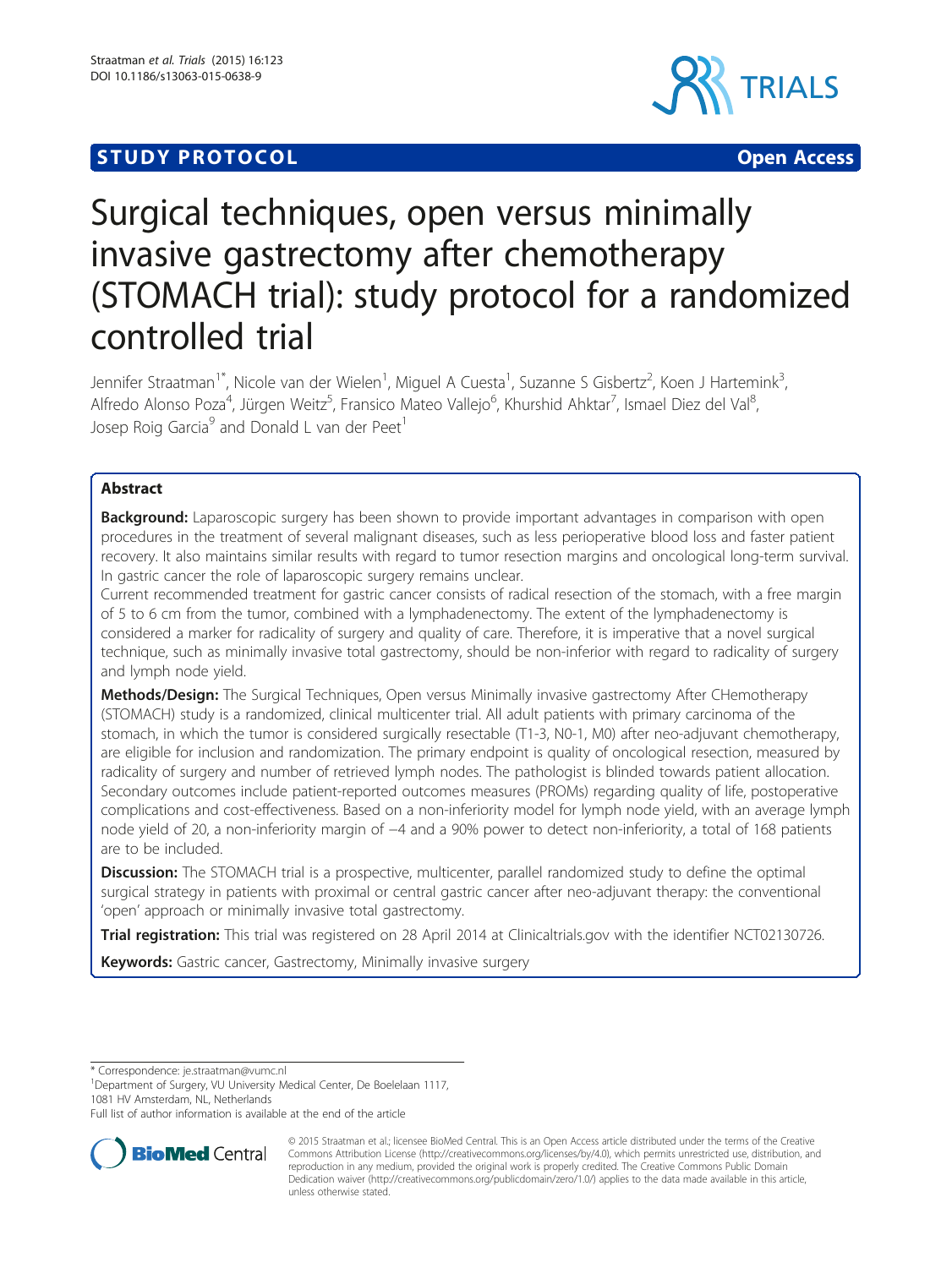# Background

Laparoscopic surgery has been shown to provide important advantages in comparison with an open approach in the treatment of gastrointestinal malignant diseases, such as less perioperative blood loss, faster patient recovery and shorter hospital stay. It also maintains similar outcomes with regard to tumor resection margins and oncological long-term survival [\[1,2](#page-4-0)]. In gastric cancer, the role of laparoscopic surgery remains unclear.

The current recommended treatment for gastric cancer consists of radical resection of the stomach, with a free margin of 5 to 6 cm from the tumor, combined with a lymphadenectomy. The extent of the lymphadenectomy, performed according to the guidelines of the Japanese Gastric Cancer Association, is considered a marker for radicality of surgery and quality of care [[3\]](#page-4-0). Therefore, it is imperative that a novel surgical approach such as laparoscopic total gastrectomy should be non-inferior with regard to radicality of surgery and lymph node yield.

Several studies have focused on laparoscopic versus open gastrectomy. These studies are predominantly conducted in Asian countries [[4,](#page-4-0)[5](#page-5-0)], where the incidence of gastric cancer is higher in comparison to Western countries [\[6,7\]](#page-5-0). The screening program in Japan, which started in 1983, has enabled important advances in the detection and treatment of early gastric carcinomas in this country [[8\]](#page-5-0). As such, tumor stages are lower at the time of diagnosis compared to Western countries, and it is difficult to translate the results of Asian studies to a population for which no screening program exists, and in which the stages of the tumors at diagnosis are higher [[9](#page-5-0)].

Only a few Western studies, one randomized controlled trial and some cohort analyses, have been conducted comparing laparoscopic and open approaches for gastric cancer [[10](#page-5-0)-[14\]](#page-5-0). In the randomized controlled trial by Huscher et al., they found that laparoscopic partial gastrectomy showed similar results to open gastrectomy with regards to quality of oncological resection, as measured by the number of retrieved lymph nodes, and five-year survival rate, whereas patient recovery was faster and admission duration was shorter [\[10-14\]](#page-5-0). However, these studies are small and underpowered and are exceeded by changes in neo-adjuvant therapies. Further research is indicated in order to establish the optimal surgical strategy.

Moreover, implementation of neo-adjuvant chemotherapy is currently used after the outcome of different studies on this subject [[15,16](#page-5-0)]. Nowadays the use of neo-adjuvant treatment followed by gastric resection is extensive and applies in stage Ib to IVa gastric cancer [\[17\]](#page-5-0). The effect of neo-adjuvant chemotherapy on a laparoscopic gastrectomy in comparison with an open resection remains unclear. For instance, in rectal and breast cancer, neoadjuvant chemotherapy has been associated with response of the tumor and a lower number of lymph nodes found in the specimen [[18\]](#page-5-0). In gastric cancer, preoperative chemotherapy has been associated with a lower number of tumor-positive lymph nodes, however no difference in total lymph node yield was reported [\[19](#page-5-0)]. In other series, laparoscopic gastrectomy has shown non-inferior results with regard to lymph node yield in comparison to open gastrectomy, but these studies were conducted before the implementation of neo-adjuvant chemotherapy [[12,20,21](#page-5-0)]. Moreover, the difficulty of dissection and resection, and the quality of a laparoscopically performed esophagojejunostomy, remains a technical challenge. Considering all these factors, such as the differences in populations, the number of retrieved lymph nodes, the location of lymph nodes in anatomical stations, the increased use of neo-adjuvant chemotherapy and the technical difficulties derived from the laparoscopic total gastrectomy, a randomized controlled trial comparing open and laparoscopic total gastrectomy after neoadjuvant therapy is warranted. Such a trial could provide an answer to the question, 'Is a minimally invasive total gastrectomy justified in the era of neo-adjuvant chemotherapy?'.

# Methods/Design

# Study objectives

The objective of this study is to establish the optimal surgical strategy in the treatment of patients with gastric cancer. The STOMACH trial is a prospective, international, multicenter, parallel randomized clinical trial. Patients with gastric cancer selected to undergo a total gastrectomy, who have received neo-adjuvant chemotherapy, are randomized between a conventional 'open' and a minimally invasive group.

# Endpoints

The primary endpoint is quality of oncological resection with regard to radicality of surgery and lymph node dissection in all the appointed stations. Both the total number of resected lymph nodes and the resected lymph node stations will be examined. After surgery, the surgeon will attach tags with numbers corresponding with the dissected lymph node stations to the specimen. This will allow for a more extensive assessment of the feasibility of minimally invasive versus open resection.

Secondary endpoints include postoperative complications, which are monitored for 30 days postoperatively. Overall length of hospital stay and Intensive Care Unit (ICU) stay will also be recorded. Survival will be monitored for up to three years postoperatively. Quality of life is assessed with patient-reported outcome measures (PROM), the Euro-Quality of Life-5D (EQ-5D) questionnaire, the European Organizaion for Research and Treatment of Cancer Quality of Life Questionnaire 30 (EORTC-QLQ30 and the Stomach 22 module (STO22).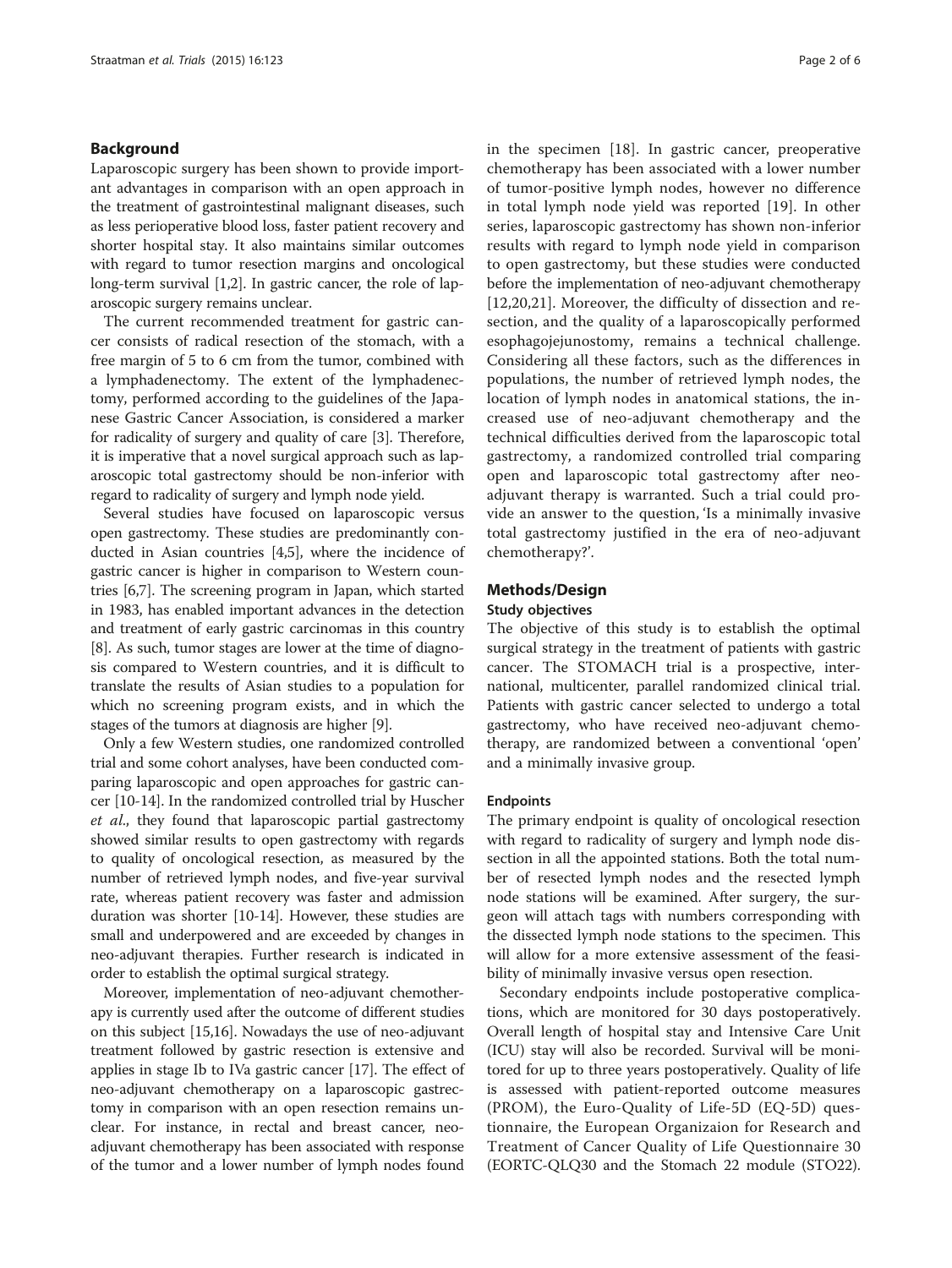Assessment of quality of life will be performed preoperatively, five days postoperatively, three months, six months and one year postoperatively. Cost-effectiveness will be assessed from a hospital and societal perspective.

# Power of the study

The number of dissected lymph nodes in gastric cancer surgery is an important marker for radicality of surgery and quality of care [\[22-24\]](#page-5-0). Therefore the primary outcome in this study is the number of retrieved lymph nodes in laparoscopic surgery compared to an open procedure.

It is anticipated that laparoscopic gastric resection will show similar surgical resection specimen quality [\[19](#page-5-0)], based on the results of the Dutch Cancer Registry (NKR). The sample size calculation is set to achieve 90% power to detect non-inferiority using a one-sided, two-sample t-test. With a margin of non-inferiority at −4.0 and a significance level ( $\alpha$ ) of 0.05, the sample size requires 66 patients to be included per group, with a total sample size of 132 patients. A non-inferiority margin of −4.0 is deemed feasible, since the current average lymph node yield at the VU University Medical Center ((VUmc) Amsterdam) is around 20, meaning a lymph node yield of 16 is acceptable.

Since lymph node yield is of interest in cases of radical resection, further correction is necessary for radicality of surgery. The NKR showed that a radical resection was achieved in 79% of patients, although palliative resection figures are not given separately. After correction for radicality, a total of 168 patients are to be included. In other, similar prospective studies, no loss to follow-up was recorded, therefore we do not take into account a percentage for loss to follow-up [\[25,26\]](#page-5-0).

# Inclusion criteria

All adult patients with primary carcinoma of the stomach, where the tumor is considered surgically resectable (T1-3, N0-1, M0) after neo-adjuvant chemotherapy, are eligible. Only patients with an indication for total gastrectomy are included, in order to exclude bias due to different surgical approaches. Written informed consent is obligatory.

# Exclusion criteria

Exclusion criteria are previous surgery of the stomach and patients with a previous history of cancer or presenting with a co-existing cancer. To allow for appropriate inclusion and randomization, patients operated in an acute setting are excluded. Patients with an American Society of Anesthesiologists (ASA) classification of four of higher are excluded.

# Participating surgeons and clinics

Complication rate, duration of operation and morbidity can be a result of the learning curve of the operating surgeon, and this might bias results. In order to prevent surgeon bias, participating surgeons are to have sufficient experience in open and minimally invasive total gastrectomy. Based on the literature and the Dutch guidelines for gastric carcinoma [\[27,28](#page-5-0)], it is required that the participating surgeon has performed at least 20 open and minimally invasive total gastrectomies.

All surgeons in participating centers have sufficient prior experience with both open and minimally invasive gastrectomy. Eight European academic and non-academic centers will participate in the study: the VU University Medical Center, Amsterdam; Academisch Medisch Centrum, Amsterdam; Antoni van Leeuwenhoek Ziekenhuis, Amsterdam; Universitätsklinikum Carl Gustav Carus, Dresden; Hospital Universitario del Sureste, Madrid; Hospital General de Jerez de la Frontera, Cadiz; Salford Royal NHS Foundation Trust, Manchester and Hospital Universitario Basurto, Bilbao.

# Randomization and blinding

Information regarding the study will be provided to the patient at the outpatient clinic. When informed consent is obtained, the patient will be randomized at the outpatient clinic. Randomization occurs via an online module. The participating surgeon can login via a secured module on the STOMACH trial website. Upon filling out the randomization form, an immediate response is obtained, containing a code number and the allocated type of operation.

The study design is unblinded with regard to patient and physician. The patient will be informed about the type of procedure they are allocated to. When patients do not agree to participate in the study they will receive the standard treatment in the corresponding department. The pathologist assessing the specimen is blinded for the operating technique, since radicality of surgery and the number of assessed lymph nodes and lymph node stations is the primary outcome in this trial.

# Data collection and statistics

Data is collected via a secured Internet module and via datasheets on paper. A secured online module has been especially designed for the STOMACH trial, using OpenClinica, version 3.3. © 2015 OpenClinica, LLC. Paper datasheets, such as completed questionnaires, will be sent to the VUmc by mail, where they are kept in a secured room. Data are collected daily until discharge. PROMs are collected preoperatively, five days postoperatively, at three months, six months and one year postoperatively.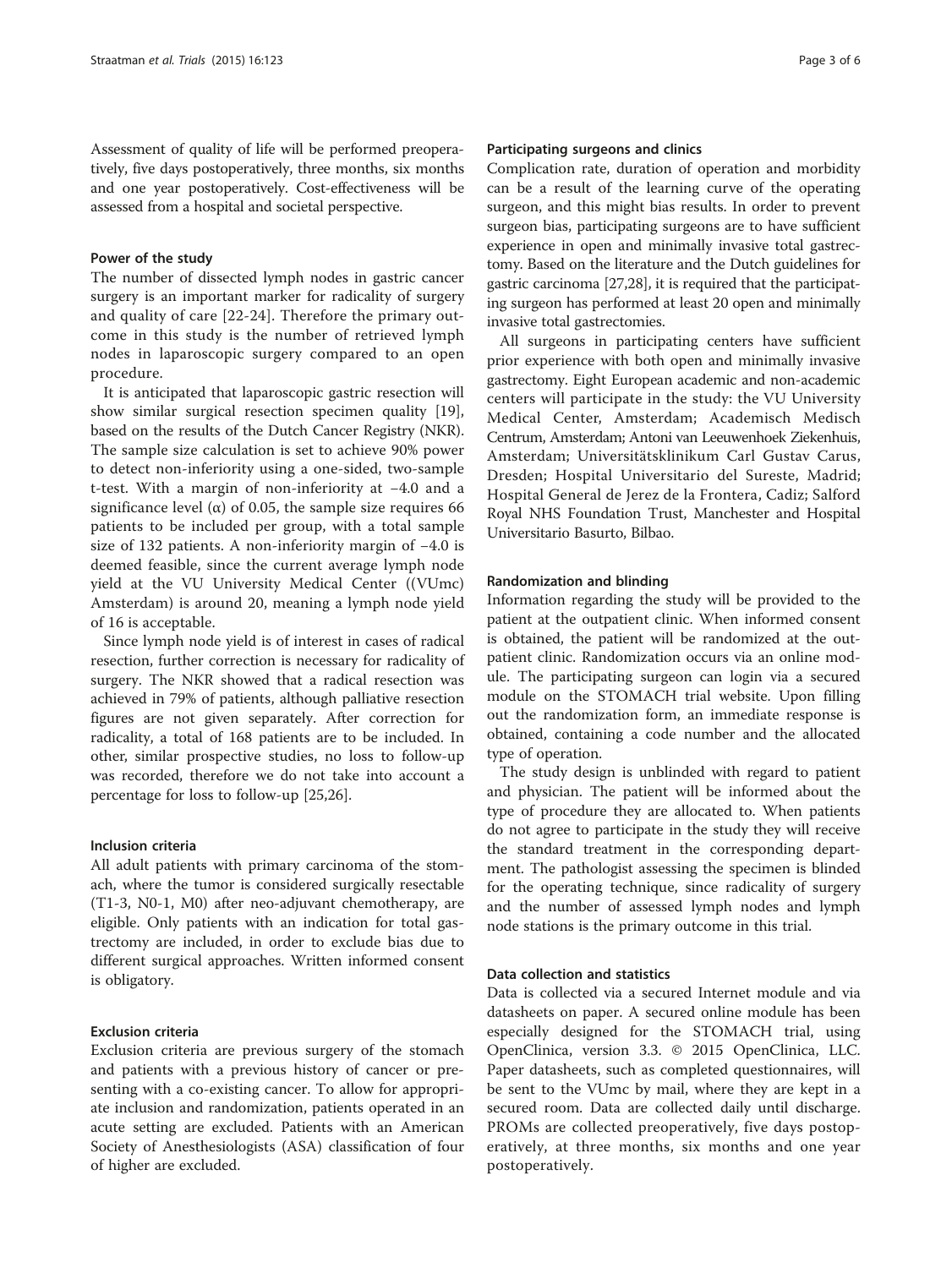One research fellow in the VUmc will monitor the data of all included patients, and maintain regular contact with all participating centers. All required parameters will be collected in an SPSS data file, SPSS version 22, IBM statistics®, Chicago, Illinois, USA. Data analysis will be performed according to the intention-to-treat principle. Continuous variable will be compared with a T-test or Mann-Whitney U as appropriate, and frequencies will be compared with a chi-square or the McNemar analysis as appropriate.

# **Ethics**

The study is conducted in accordance with the principles of the Declaration of Helsinki and 'good clinical practice' guidelines. The independent medical ethics committee of the VUmc (Medisch Ethische Toetsingscommissie VU Medisch Centrum, Amsterdam, the Netherlands) has approved the final version of the protocol prior to the start of the study (approval number: 2014.354 - NL51293.029.14). Written informed consent will be obtained from all participating patients. This trial was registered on 28 April 2014 at Clinicaltrials.gov with the trial number NCT02130726.

# Surgical technique

All patients will receive the same preoperative preparation, regardless of allocated treatment. All participating patients will receive standard preoperative prophylactic antibiotics consisting of a single dose of cefuroxime at 1,500 mg and a single dose of metronidazole at 500 mg. Antithrombotic prophylaxis will be administered according to local protocol.

For the open gastrectomy, the patient is placed in the supine position. Access to the abdomen is obtained via a median laparotomy. The Omnitract® system, Omni-tract Surgical, St Pauls, Minnesota, USA, is placed over the incision in order to secure vision over the stomach.

For the minimally invasive gastrectomy, the patient is placed in the reverse Trendelenburg position and the legs are abducted. The surgeon is positioned between the legs of the patient. The first trocar, for the laparoscope, is inserted at the umbilicus. After insertion, a pneumoperitoneum is created. The following trocars are placed with the aid of the laparoscope. The overview of trocar placement is depicted in Figure 1. A Nathanson Hook Liver Retractor® may be placed in order to retract the liver from the operation area.



Figure 1 Overview of placement of trocars in minimally invasive gastrectomy. 1) laparoscope placement, 2) Nathanson Hook Liver Retractor, (3 and 4) additional instruments, 5) the incision (±5 to 6 cm) is performed in order to allow for retrieval of the specimen, and the wound is protected with an Alexis® wound protector, Applied Medical Resources Corp, Rancho Santa Margarita, California, USA. Dotted line portrays open gastrectomy.

After the placement of trocars or opening of the abdomen, the abdomen is inspected for signs of tumor progression. The greater omentum is mobilized and dissected from the transverse colon. Access to the lesser sac is obtained. The right gastro-epiploic artery is identified and clipped and according lymph node stations dissected. This is followed by further dissection and ligation of the right gastric artery and harvesting of the hepatic lymph node stations. The duodenum is dissected up to 5 cm distal to the pylorus, followed by transection of the duodenum.

Dissection continues with mobilization of the left part of the stomach. After identification of the left gastric artery, the artery is clipped and according lymph node stations are harvested. Further dissection continues towards the hiatus, where the pericardial lymph nodes are harvested. After the gastro-esophageal junction is identified and dissected, it is transected using a linear stapling device. With regard to transection, a proximal margin of 6 cm from the tumor is recommended [[3\]](#page-4-0). After en bloc resection, the specimen is removed, but not yet stored. After completion of the surgery, the surgeon attaches tags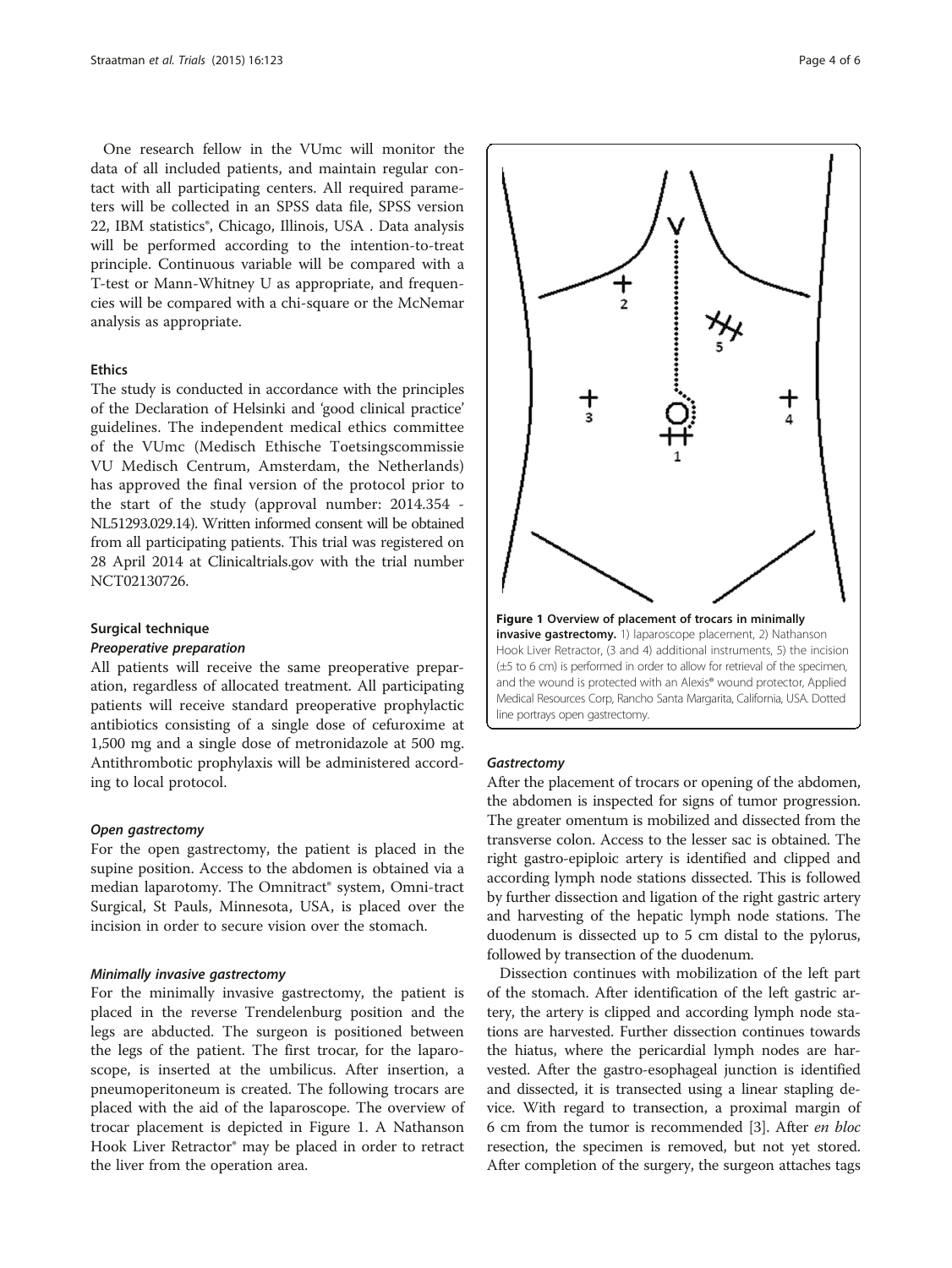<span id="page-4-0"></span>with numbers corresponding to each lymph node station, allowing for separate analysis of each lymph node station.

Reconstruction occurs with a Roux and Y anastomosis. First, the jejunum is mobilized upwards in a retrocolic fashion. Anastomosis between the esophagus and jejunum is performed. Next, a jejunojejunostomy is fashioned. A final overview is performed of the abdomen, with control of hemostasis. Lastly, a silicone drain is placed in the operated area, if deemed necessary by the operating surgeon, and the abdomen is closed.

Irrespective of open or minimally invasive gastrectomy, patients will receive similar postoperative management. Depending on local protocol, a nasogastric tube may be positioned. Oral diet is initiated. Postoperative pain control consists of patient-controlled analgesia (PCA), which is monitored daily by an anesthesiologist. PCA pumps will remain in situ for a maximum of three days. Patients are encouraged to be out of bed and walking around the ward, under the guidance of a physiotherapist or nurse. Patients will be discharged when they pass stool, are able to drink, can walk and are comfortable with oral analgesia. A delay in discharge due to 'social' reasons will be recorded. Follow-up occurs at the outpatient clinic; patients are seen routinely at three, six and 12 months postoperatively.

# **Discussion**

Laparoscopic surgery has been shown to provide important advantages in comparison with open procedures in surgery of the rectum and colon. Since the first minimally invasive total gastrectomy in 1996 by Azagra et al. [[29\]](#page-5-0), several comparative studies between open and minimally invasive approaches of the stomach have been published. Short-term results show less perioperative blood loss, faster patient recovery and earlier discharge from the hospital. One study reported long-term results with similar survival and disease-free survival rates in the open and minimally invasive approach [\[10](#page-5-0)].

Most studies are conducted in Asian countries, where a screening program has enabled early detection and treatment. The results of these studies cannot be translated to the Western population. Western studies have deemed minimally invasive gastrectomy to be feasible, although the numbers are small and the studies often underpowered. Furthermore, these studies were conducted before the implementation of neo-adjuvant therapy. Currently, in the Netherlands, less than 10% of patients are operated on via a minimally invasive approach [[30](#page-5-0)]. A prospective, randomized clinical trial is considered necessary in order to establish the optimal surgical technique in gastric cancer: open or minimally invasive gastrectomy.

# Trial status

The Scientific Research Committee of the Cancer Centre Amsterdam, NL, approved the design of the STOMACH trial. The Medical Ethical committee of the VUmc has approved the protocol (approval number: 2014.354 - NL51293.029). The trial is open for recruitment since January 2015.

# Abbreviations

ASA: American Society of Anesthesiologist classification; EORTC: European Organisation for Research and Treatment of Cancer questionnaires; EQ-5D: Euro-Qol (Quality of Life)-5D questionnaire; ICU: Intensive care unit; NKR: Nederlandse Kanker Registratie (Dutch Cancer Registry); PCA: Patient-controlled analgesia; PROMs: Patient-reported outcome measurements; STOMACH: The surgical techniques, open versus minimally invasive gastrectomy after chemotherapy trial; VUmc: VU University Medical Center.

### Competing interests

All authors have no competing interests to report.

### Authors' contributions

DP, MC, JS and NW designed the protocol. SG, KH, AP, JW, FV, KA, ID and JG further aided in assessment and revision of the protocol. DP, MC, JS and NW wrote the manuscript. SG, KH, AP, JW, FV, KA, ID and JG revised the manuscript. DP, SG, KH, AP, JW, FV, KA, ID and JG ensured local introduction of the protocol in the participating centers. JS performed the statistical analysis. All authors approved the final version of the protocol.

# Acknowledgements

We would like to thank Dr NCT van Grieken for her knowledge and dedication to the pathology protocol for this trial. Also, we would like to thank Dr JW van Sandick, Dr N Rahbari and Dr A Chan for their dedication and further facilitation of the trial in their respective hospitals. The project group received a grant from the NutsOhra fund in order to conduct this trial (grant number: 1303-035).

# Author details

<sup>1</sup>Department of Surgery, VU University Medical Center, De Boelelaan 1117 1081 HV Amsterdam, NL, Netherlands. <sup>2</sup>Department of Surgery, Academic Medical Center, Meibergdreef 9, 1105 AZ Amsterdam, NL, Netherlands. 3 Department of Surgery, Antoni van Leeuwenhoek Hospital, Plesmanlaan 121, 1066 CX Amsterdam, NL, Netherlands. <sup>4</sup>Department of Surgery, Hospital Universitario del Sureste, Ronda del Sur 10, Arganda del Rey, 28500 Madrid, ES, Spain. <sup>5</sup>Department of Surgery, Uniklinikum Dresden, Fetscherstraße 74, 01307 Dresden, DE, Germany. <sup>6</sup>Department of Surgery, Hospital Jerez de la Frontera, Ronda de Circunvalación, 11407 Cadiz, ES, Spain. <sup>7</sup>Department of Surgery, Salford Royal NHS Foundation Trust, Stott lane, Salford M6 8HD, UK. 8 Department of Surgery, Hospital Universitario Basurto, Montevideo Etorbidea 18, 48013 Bilbao, Spain. <sup>9</sup>Department of Surgery, Hospital Universitario de Josep Trueta, Avenida França, 17007 Girona, ES, Spain.

# Received: 20 October 2014 Accepted: 5 March 2015 Published online: 27 March 2015

## References

- Jayne DG, Guillou PJ, Thorpe H, Quirke P, Copeland J, Smith AMH, et al. Randomized trial of laparoscopic-assisted resection of colorectal carcinoma: 3-Year Results of the UK MRC CLASICC trial group. J Clin Oncol. 2007;25:3061–8.
- 2. Vlug MS, Wind J, Hollmann MW, Ubbink DT, Cense HA, Engel AF, et al. Laparoscopy in combination with Fast Track Multimodal Management is the best perioperative strategy in patients undergoing colonic surgery. (LAFA-study). Ann Surg. 2011;254(6):868–75.
- 3. Japanese Gastric Cancer Association. Japanese gastric cancer treatment guidelines 2010 (ver. 3). Gastric Cancer. 2011;14:113–23.
- 4. Jeong GA, Cho GS, Kim HH, Lee HJ, Ryu SW, Song KY. Laparoscopy-assisted total gastrectomy for gastric cancer: a multicenter retrospective analysis. Surgery. 2009;146(3):469–74.